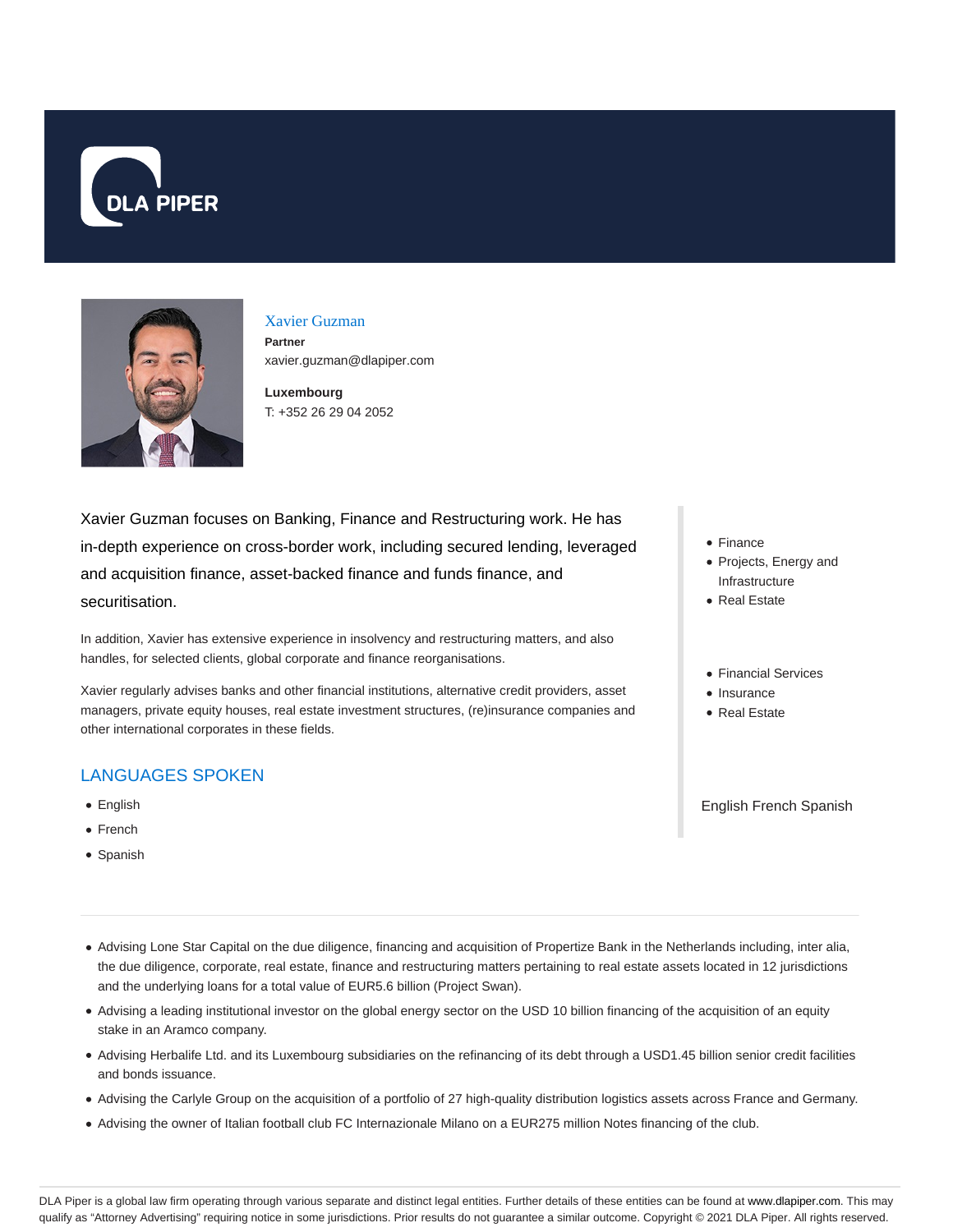- Advising Austrian Airlines on the design of a corporate, finance and tax structure to reorganise their fleet and their external financing to cover liquidity requirements.
- Advising Credit Suisse Energy Infrastructure Partners on the EUR 167 million senior project finance loan on the acquisition of an 80% stake in Finnish utility Fortum Oyj's (Fortum) consisting of a circa 500MW Nordic onshore wind portfolio.
- Advising Helaba on the senior financing of the acquisition of the office complex "Focus Teleport" in Berlin by Asia Pacific Land (APL). The senior financing with a total volume of approximately EUR 166 million.
- Advising AXA IM Real Assets, a global leader in real asset investments, on the Luxembourg aspects of its acquisition from Westbrook Partner of Dolphin Square.
- Advising Carlson Wagon Travel, one of the world's leading digital travel management companies, with a specific financial restructuring to fund its ongoing operations, consisting of a mix of loan and HY notes financing.

### CREDENTIALS

# Professional Qualifications

Avocat à la Cour registered with the Barreau de Luxembourg, 2010

## Prior Experience

- 2017 to date: Partner, DLA Piper, Luxembourg
- 2015-17: Counsel, DLA Piper, Luxembourg
- 2014-15: Senior Legal Counsel, International Insurance Company, Luxembourg
- 2008-14: Senior Associate, International Law Firm, Luxembourg
- 2013 (2 months): Secondment US Law Firm, New York
- 2007-08: Associate, Magic Circle Law Firm, Luxembourg
- 2006: Associate, French Law Firm, Hong Kong

### **Recognitions**

- "Xavier Guzman is always proactive and provides valuable input." Legal 500, 2021
- Xavier was rated in Legal 500 as "Next Generation Partner" (2020-2021) and considered for being "an extraordinarily competent partner in Luxembourg"
- . "Xavier Guzman never lets us down, which is key to being successful in this changing and challenging environment." Legal 500, 2020
- Xavier was rated in Leaders League as "Recommended", 2020
- Xavier was rated in IFLR1000 as "Rising star" and considered for being "very responsive", 2019, 2020, 2021
- Xavier was rated in Legal 500 as "Recommended" and considered for being "professional and responsive", 2018
- Xavier was considered in Legal 500 as "outstanding at worldwide restructuring projects", 2017

#### **Education**

- Luxembourg Bar School (cours complémentaires), University of Luxembourg, 2008
- Université Paris I Panthéon-Sorbonne, Master Degree in International Business Law, 2006

### **Memberships**

- Member of the Legal Affairs Committee of the Luxembourg Banker's Association (ABBL)
- Member of the Spanish Chamber of Commerce
- Member of the Association of Banking Lawyers (Association des Juristes de Droit Bancaire) (ALJB) in Luxembourg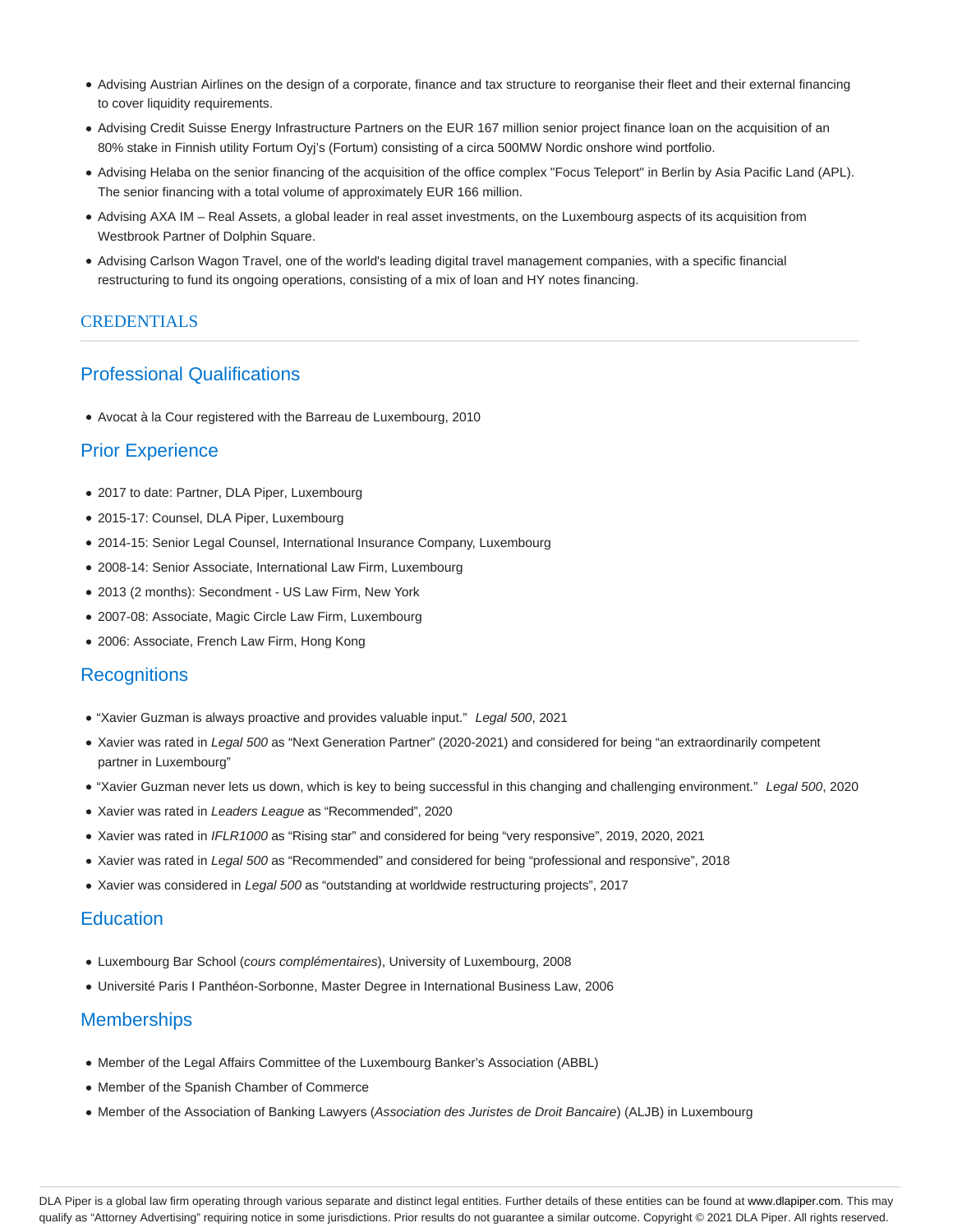# **Publications**

**Lexology Getting The Deal Through**

3 December 2021

DLA Piper contributed to the Restructuring & Insolvency Luxembourg chapter for Lexology's Getting The Deal Throught publication. This publication answers key questions and trends on the topic.

**Clarity on financial assistance rules**

6 April 2021

The Luxembourg legislator brings useful clarity on the non-application of criminal liabilities for the managers of SARLs in a financial assistance scenario

**The new professional payment guarantee – Luxembourg reinforces its legal toolkit (ahead of Brexit)**

#### 5 March 2021

Introduced by a law dated 10 July 2020 (PPG Law), the professional payment guarantee (PPG) is the result of an accelerated legislative process made possible by the alignment of both professional and public demands for a new type of guarantee in a context marked by the COVID-19 pandemic and the looming Brexit.

- Clarity on financial assistance rules, April 2021
- The new professional payment guarantee Luxembourg reinforces its legal toolkit (ahead of Brexit), March 2021
- Coronavirus in Luxembourg extension of the flexibilities with respect to corporate bodies' meetings , September 2020
- Post-state of crisis flexibilities in Luxembourg, July 2020
- Coronavirus in Luxembourg An overview of the main measures adopted in the corporate, financial and insurance sectors, April 2020
- Brexit for the insurance sector: No-deal regimes in the UK and Europe, September 2019

# **Events**

# **Previous**

**Luxembourg: your go-to platform for Iberoamerican investments**

30 June 2021 **Webinar** 

### **NEWS**

**DLA Piper advises The Carlyle Group on the acquisition of prime French and German distribution logistics assets**

DLA Piper is a global law firm operating through various separate and distinct legal entities. Further details of these entities can be found at www.dlapiper.com. This may qualify as "Attorney Advertising" requiring notice in some jurisdictions. Prior results do not guarantee a similar outcome. Copyright @ 2021 DLA Piper. All rights reserved.